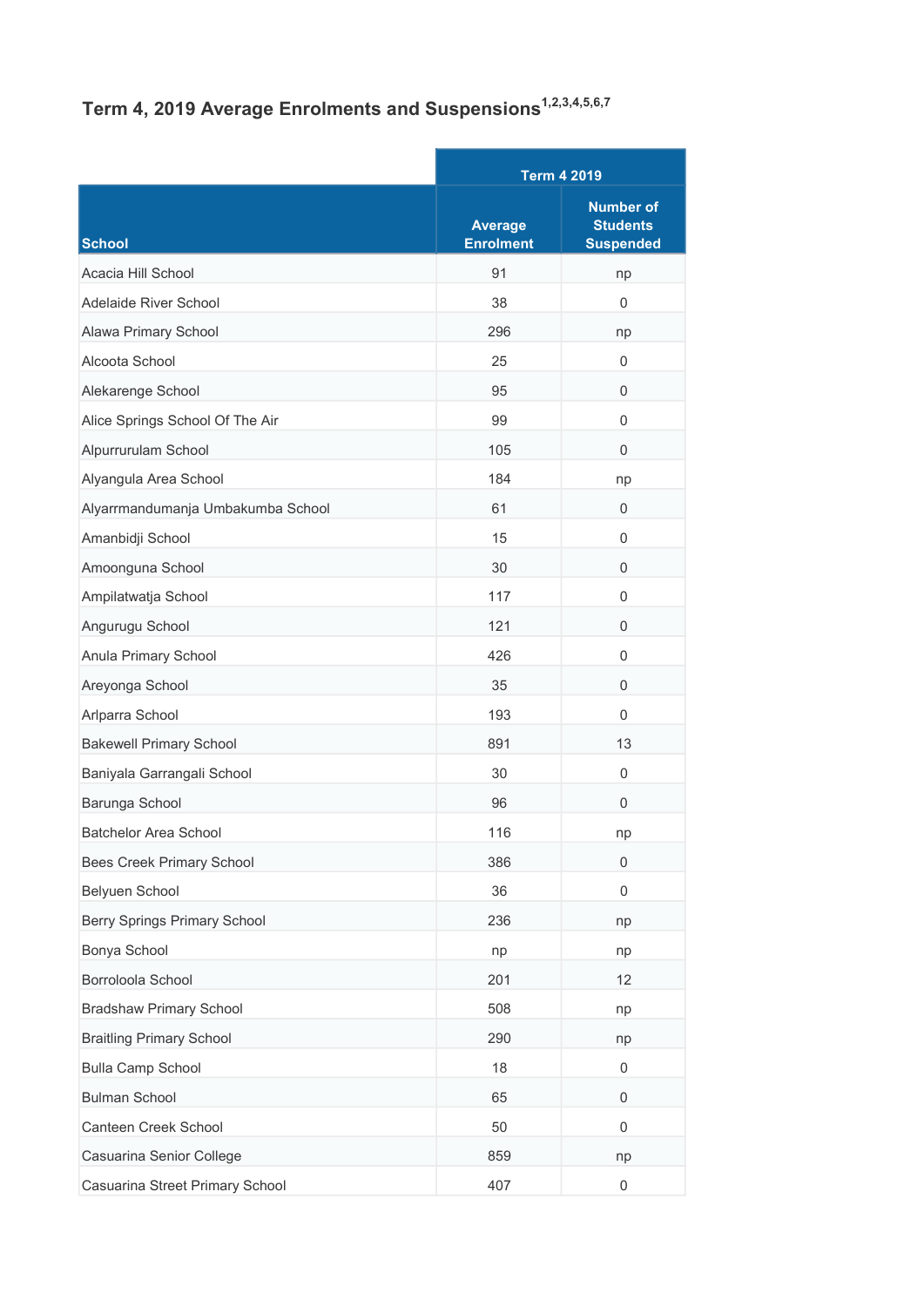| Centralian Middle School       | 314   | 18               |
|--------------------------------|-------|------------------|
| Centralian Senior College      | 414   | 19               |
| Clyde Fenton Primary School    | 215   | np               |
| Darwin High School             | 1,266 | np               |
| Darwin Middle School           | 812   | np               |
| Douglas Daly School            | 15    | 0                |
| Dripstone Middle School        | 517   | np               |
| <b>Driver Primary School</b>   | 538   | np               |
| Dundee Beach School            | 20    | 0                |
| Durack Primary School          | 472   | np               |
| <b>Elliott School</b>          | 50    | 0                |
| Epenarra School                | 48    | 0                |
| Finke School                   | 29    | $\mathbf 0$      |
| <b>Forrest Parade School</b>   | 94    | 0                |
| Gapuwiyak School               | 200   | 0                |
| <b>Gillen Primary School</b>   | 258   | $\mathbf 0$      |
| Girraween Primary School       | 504   | np               |
| Gray Primary School            | 357   | np               |
| Gunbalanya School              | 267   | np               |
| Haasts Bluff School            | 34    | np               |
| Harts Range School             | 60    | 0                |
| Henbury School                 | 138   | np               |
| Howard Springs Primary School  | 295   | np               |
| Humpty Doo Primary School      | 392   | np               |
| Imanpa School                  | 20    | 0                |
| Jabiru Area School             | 205   | $\mathbf 0$      |
| Jilkminggan School             | 91    | np               |
| Jingili Primary School         | 315   | np               |
| Kalkaringi School              | 179   | 0                |
| Karama Primary School          | 190   | np               |
| Katherine High School          | 517   | 24               |
| Katherine School Of The Air    | 190   | 0                |
| Katherine South Primary School | 358   | np               |
| Kintore Street School          | 54    | 0                |
| Lajamanu School                | 187   | np               |
| Laramba School                 | 55    | 0                |
| Larapinta Primary School       | 360   | np               |
| Larrakeyah Primary School      | 512   | $\boldsymbol{0}$ |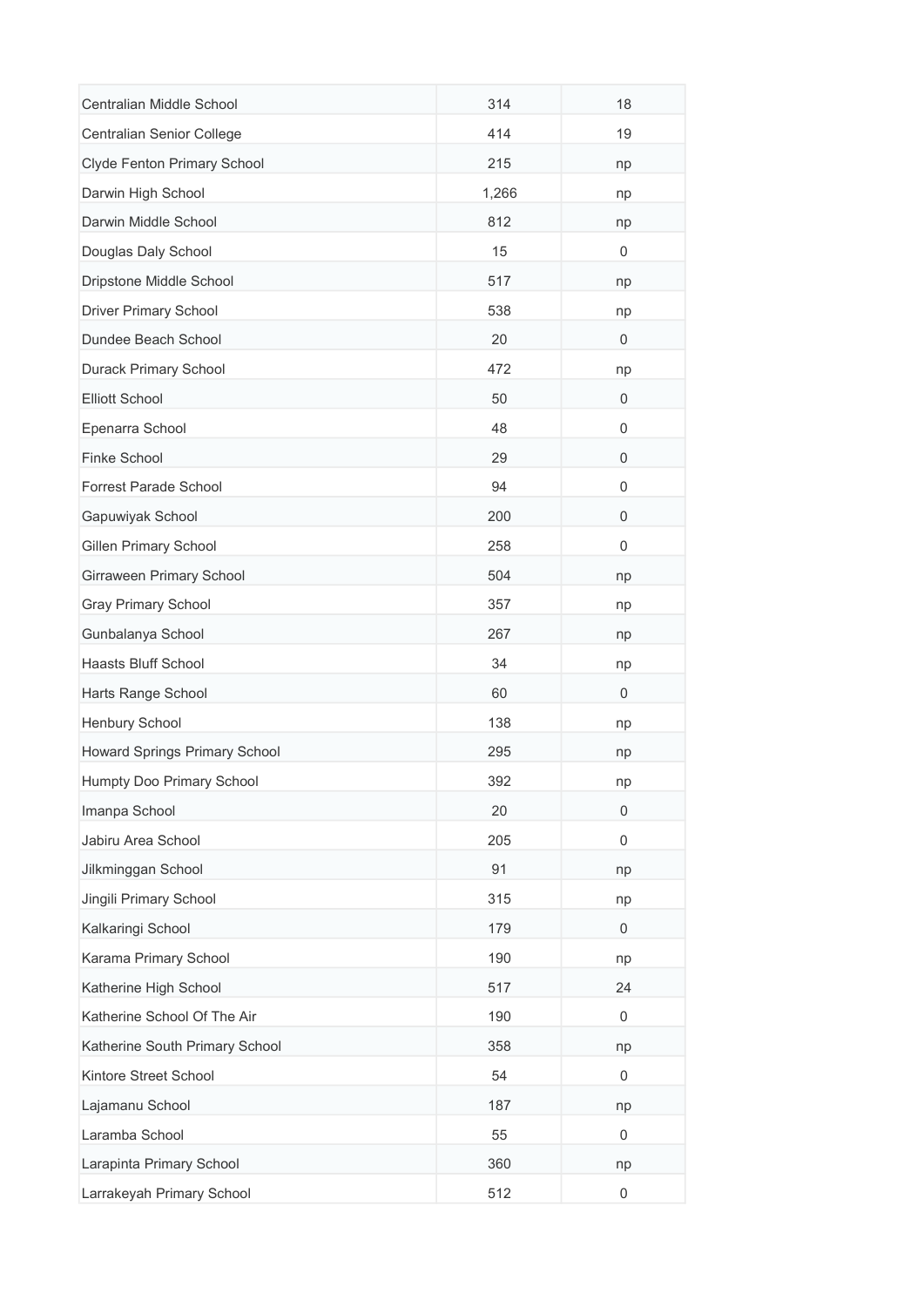| Leanyer Primary School                          | 591   | np          |
|-------------------------------------------------|-------|-------------|
| Ludmilla Primary School                         | 108   | 0           |
| MacFarlane Primary School                       | 211   | np          |
| <b>Malak Primary School</b>                     | 226   | np          |
| Mamaruni School                                 | 59    | 0           |
| Maningrida College                              | 576   | 0           |
| Manunda Terrace Primary School                  | 178   | 0           |
| Manyallaluk School                              | 24    | 0           |
| Mataranka School                                | 30    | 0           |
| Mbunghara School                                | 14    | 0           |
| Middle Point School                             | 23    | 0           |
| Milikapiti School                               | 64    | np          |
| Milingimbi School                               | 361   | $\mathbf 0$ |
| Millner Primary School                          | 220   | np          |
| Milyakburra School                              | 16    | 0           |
| Minyerri School                                 | 165   | np          |
| Moil Primary School                             | 209   | $\mathbf 0$ |
| Moulden Primary School                          | 288   | np          |
| Mount Allan School                              | 61    | 0           |
| Mulga Bore School                               | 12    | 0           |
| Murray Downs School                             | 16    | 0           |
| Mutitjulu School                                | 36    | $\mathbf 0$ |
| Nakara Primary School                           | 603   | 0           |
| Nemarluk School                                 | 165   | 0           |
| Neutral Junction School                         | 22    | 0           |
| Newcastle Waters School                         | 21    | 0           |
| Nganambala School                               | 29    | 0           |
| Nganmarriyanga School                           | 150   | $\mathbf 0$ |
| Ngukurr School                                  | 255   | np          |
| Nhulunbuy High School                           | 301   | 0           |
| Nhulunbuy Primary School                        | 462   | 12          |
| Nightcliff Middle School                        | 328   | np          |
| <b>Nightcliff Primary School</b>                | 658   | 0           |
| Northern Territory School of Distance Education | 605   | 0           |
| Ntaria School                                   | 181   | 0           |
| Numbulwar School                                | 142   | 0           |
| Nyirripi School                                 | 50    | 0           |
| Palmerston College                              | 1,089 | 42          |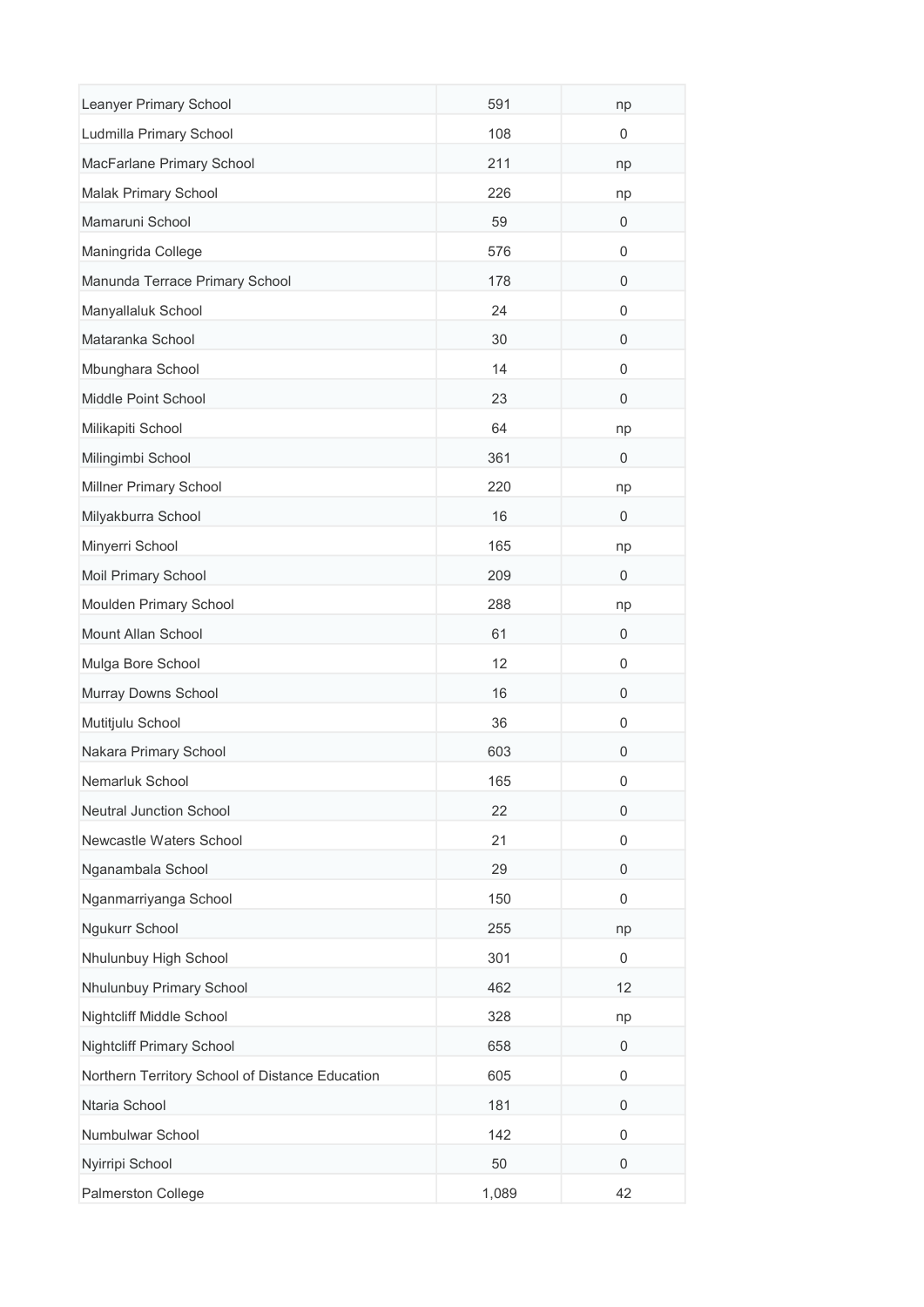| Papunya School                      | 136   | 0           |
|-------------------------------------|-------|-------------|
| Parap Primary School                | 509   | np          |
| Peppimenarti School                 | 53    | 0           |
| Pigeon Hole School                  | 25    | 0           |
| Pine Creek School                   | 38    | np          |
| Pularumpi School                    | 48    | 0           |
| Ramingining School                  | 238   | 0           |
| Robinson River School               | 61    | $\mathbf 0$ |
| Rockhampton Downs School            | 29    | 0           |
| Rosebery Primary School             | 547   | np          |
| Ross Park Primary School            | 489   | 0           |
| Sadadeen Primary School             | 267   | 0           |
| Sanderson Middle School             | 409   | 23          |
| Shepherdson College                 | 539   | np          |
| <b>Stirling School</b>              | 14    | 0           |
| <b>Stuart Park Primary School</b>   | 631   | $\mathbf 0$ |
| Taminmin College                    | 1,094 | 66          |
| Tennant Creek High School           | 184   | np          |
| <b>Tennant Creek Primary School</b> | 394   | 16          |
| <b>Timber Creek School</b>          | 45    | np          |
| <b>Tipperary Station School</b>     | 12    | 0           |
| Titjikala School                    | 32    | 0           |
| Ti Tree School                      | 78    | 0           |
| Top End School of Flexible Learning | 60    | 0           |
| Urapunga School                     | 26    | 0           |
| Wagaman Primary School              | 295   | $\mathbf 0$ |
| Wallace Rockhole School             | 21    | 0           |
| Walungurru School                   | 61    | $\mathbf 0$ |
| Wanguri Primary School              | 421   | np          |
| Warruwi School                      | 71    | 0           |
| Watarrka School                     | 14    | $\mathbf 0$ |
| Watiyawanu School                   | 49    | 0           |
| Willowra School                     | 94    | np          |
| Woodroffe Primary School            | 461   | np          |
| Woolaning School                    | np    | np          |
| Woolianna School                    | 56    | 0           |
| Wugularr School                     | 122   | 0           |
| Wulagi Primary School               | 271   | np          |